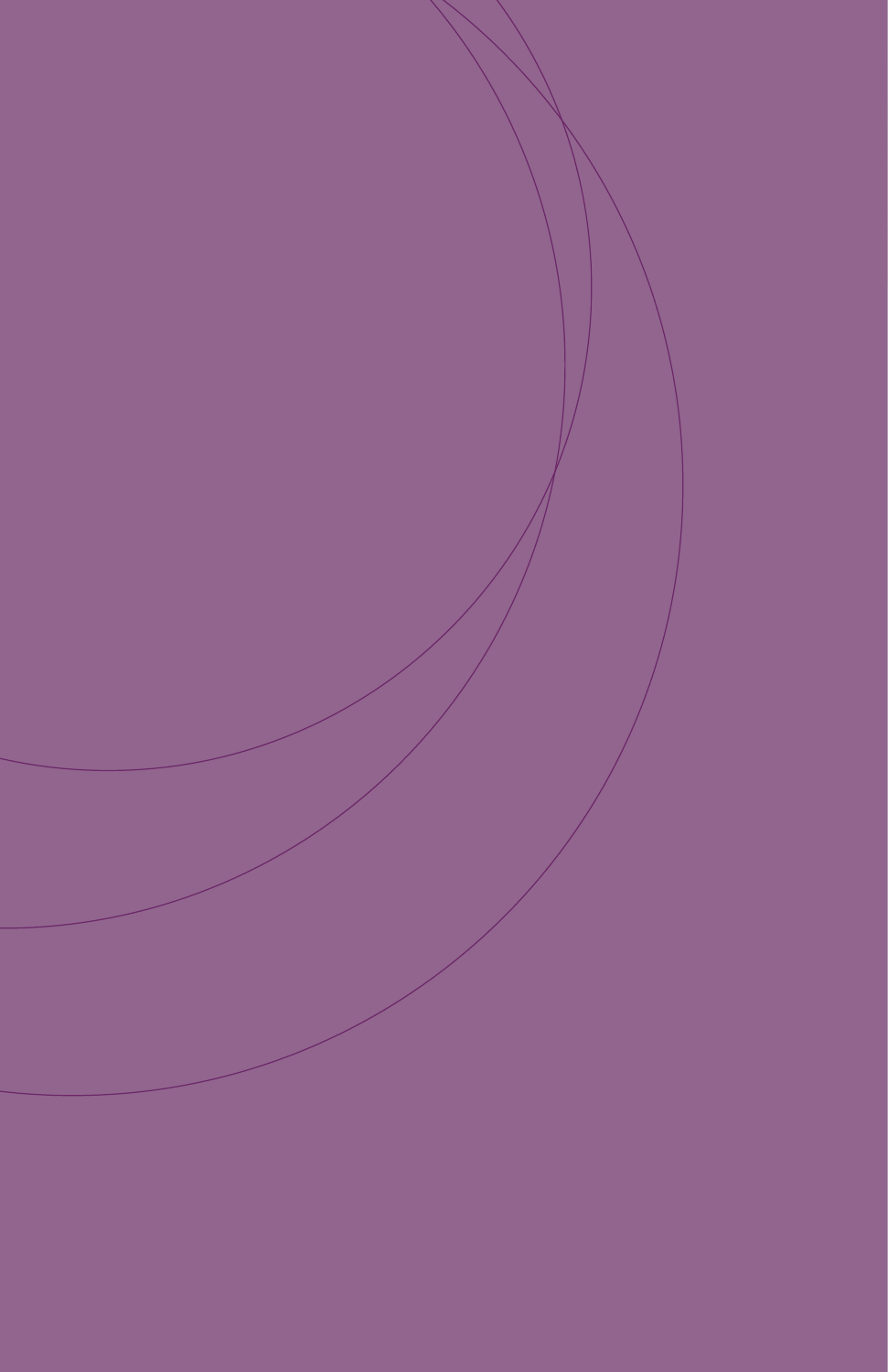135



# **Construction**

## GOOD PRACTICE POINTERS

- Identify stakeholders most likely to be affected by construction.
- Notify local stakeholders of construction activities and changes to schedules.
- Get community liaison staff on the ground quickly.
- Aim for rapid response times in resolving grievances.
- Report to stakeholders on progress of environmental and social management programs.
- Choose contractors with the capacity to engage effectively with stakeholders.
- Manage risks to stakeholder relations from contractors.



Stakeholder engagement during the construction phase will relate to all activities leading up to and during the physical construction of facilities, infrastructure or buildings (and the "temporary works" needed to complete construction, such as access roads), as well as the management of contractors and construction contracts.

For affected communities and stakeholder groups with interests in biodiversity and the natural environment, the construction phase is a time of great concern. Depending on the nature and scale of the project, adverse impacts and risks can be many and diverse, including loss of land and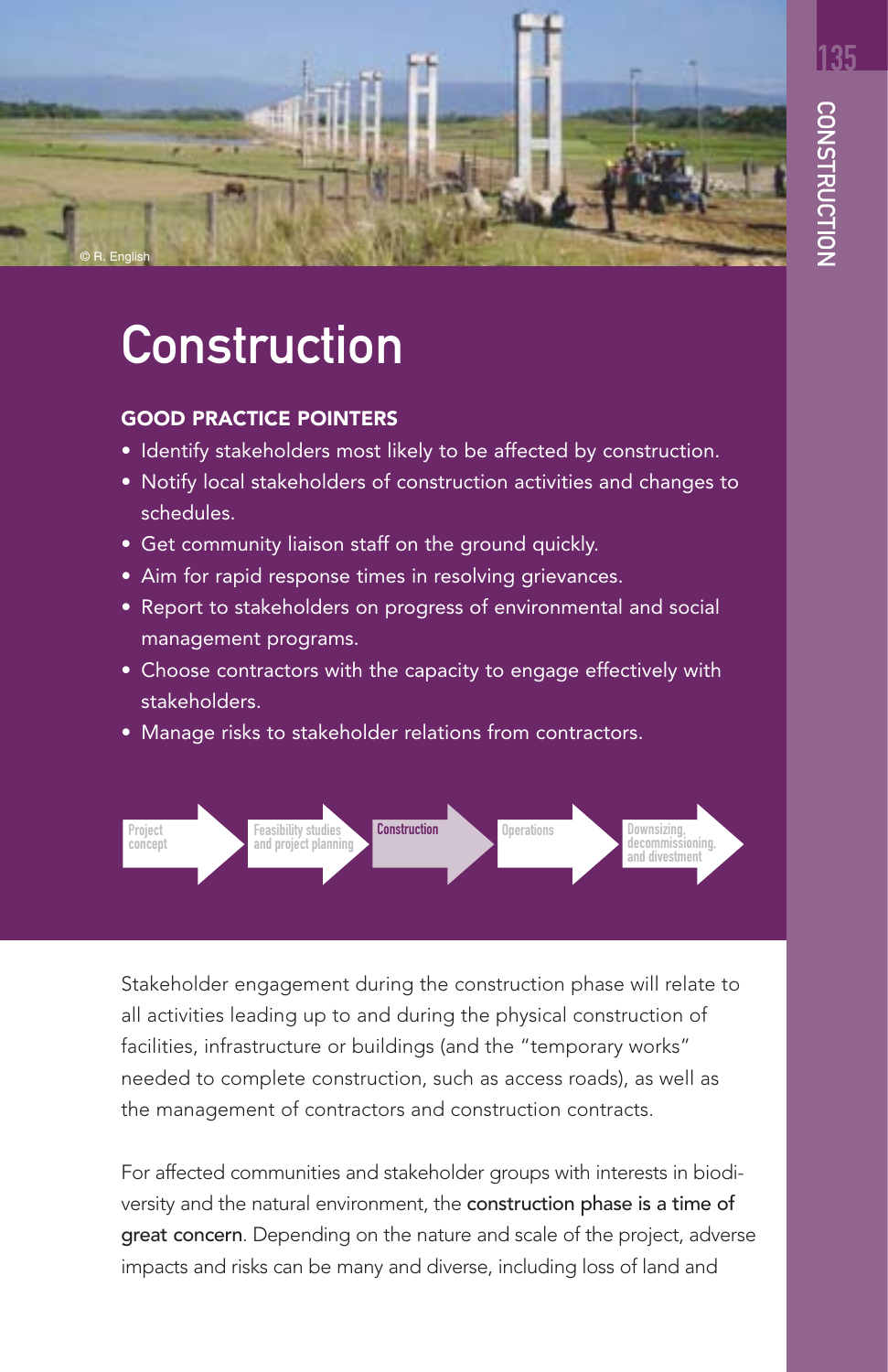How your company manages its engagement with stakeholders during the construction period can often set the tone for the remainder of the project's operational life.

natural resources that are important to local livelihoods; deterioration of surface water bodies; damage to road, water, and health infrastructure; heightened risks of communicable disease; conflicts between the local population and the temporary workforce; loss of habitat and wildlife disturbances; and nuisances and health concerns from heavy traffic, dust, noise, excessive lighting, and air emissions. On the other hand, the construction period is also perceived by many as an opportunity to secure local economic benefits, whether through favorable compensation arrangements, direct or indirect employment opportunities, using temporary construction works to support local infrastructure development, or, in the case of larger projects, dedicated community development programs.

Early stakeholder engagement during project design and ESIA studies should have already helped ensure that most of the significant adverse impacts have been "designed out," mitigated to within acceptable levels, or compensated for. Once construction starts, it is equally important to involve affected stakeholders in monitoring the anticipated impacts throughout the period. With the rapid mobilization of construction equipment and contractors, and an urgency to complete the work on schedule, there are risks that impact mitigation measures or employment and other intended benefits may not be as effective as anticipated. Engagement during construction is essentially about involving stakeholders in assessing whether measures are working as intended, being responsive to grievances, and identifying alternatives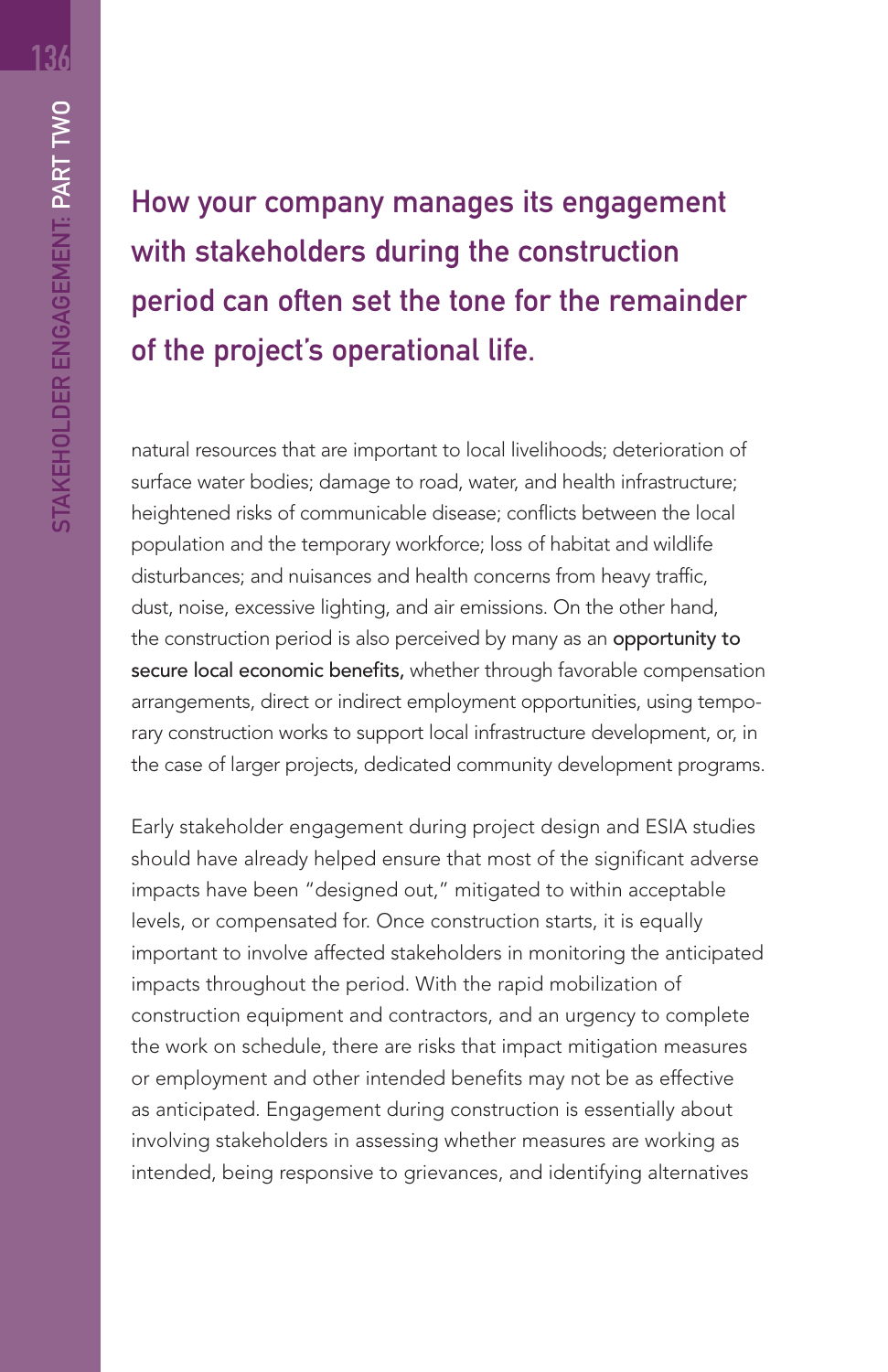where there are failings. How your company manages its engagement with stakeholders during the construction period can often set the tone for community, local government and other external relationships for the remainder of the project's operational life.

| <b>ACTION</b>                                                                                 | <b>FURTHER GUIDANCE</b>                                                                                                                                                                                                                                                                                                                                                                                                                                                                                                                                                                                                                                                                                                                                                                                                                            |
|-----------------------------------------------------------------------------------------------|----------------------------------------------------------------------------------------------------------------------------------------------------------------------------------------------------------------------------------------------------------------------------------------------------------------------------------------------------------------------------------------------------------------------------------------------------------------------------------------------------------------------------------------------------------------------------------------------------------------------------------------------------------------------------------------------------------------------------------------------------------------------------------------------------------------------------------------------------|
| Identify stake-<br>holders most<br>likely to be<br>affected by<br>construction.               | Once the project design is finalized and the scope of con-<br>struction work agreed with contractors, it will become much<br>clearer precisely which stakeholder groups will be affected by<br>various construction activities and when. Check this against<br>prior information collected on stakeholders, as part of the<br>ESIA for example, to ensure that all those potentially affected<br>by pending construction have been identified and their<br>concerns prioritized.                                                                                                                                                                                                                                                                                                                                                                   |
| Notify local<br>stakeholders of<br>construction<br>activities and<br>changes to<br>schedules. | For communities living near to a project site, the effects of<br>noise, dust, vibration, traffic, and lighting associated with<br>construction can cause disturbances and emotional stress, as<br>well as pose a physical or health hazard. Whether for large<br>capital works or minor construction activity, it is good practice<br>to give the public notification of the following:<br>• the purpose and nature of the construction activities<br>• the start date and duration<br>• potential impacts<br>• information on whom to contact if there are concerns/<br>complaints related to the contractor<br>There are a number of ways this information can be commu-<br>nicated, including roadside signs, poster boards in public<br>places, newsletters, door-to-door leaflets, and via stakeholder<br>representatives or public meetings. |
| Get community<br>liaison staff on<br>the ground<br>quickly.                                   | Getting community liaison staff hired, trained, and into the<br>field before construction activities commence is an important<br>part of managing stakeholder relations effectively at this<br>phase of the project. Because the construction phase often<br>carries the highest risk of potential negative impacts and<br>therefore tends to generate the greatest volume of griev-<br>ances, it is good practice for staff from both the project<br>company and primary contractor to visit local stakeholders<br>regularly before construction activities begin, and to be<br>proactive about providing updates and answering questions.<br>Once construction starts, try to have community liaison staff<br>on the ground as much as possible during the process and<br>accessible to affected communities.                                    |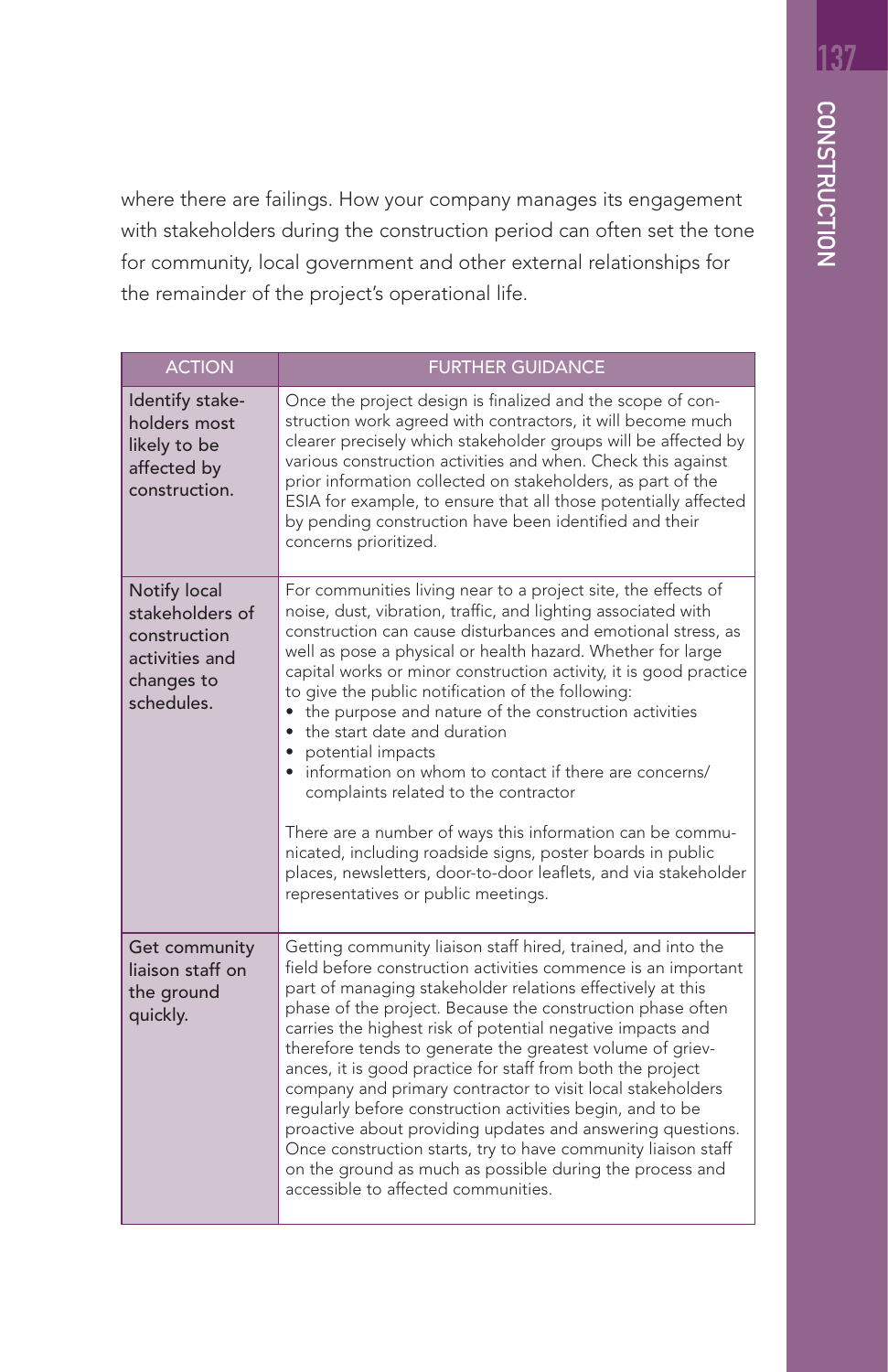| <b>ACTION</b>                                                                                         | <b>FURTHER GUIDANCE</b>                                                                                                                                                                                                                                                                                                                                                                                                                                                                                                                                                                                                                                                                                                                                                                                   |
|-------------------------------------------------------------------------------------------------------|-----------------------------------------------------------------------------------------------------------------------------------------------------------------------------------------------------------------------------------------------------------------------------------------------------------------------------------------------------------------------------------------------------------------------------------------------------------------------------------------------------------------------------------------------------------------------------------------------------------------------------------------------------------------------------------------------------------------------------------------------------------------------------------------------------------|
| Aim for rapid<br>response times<br>in resolving<br>grievances.                                        | The construction phase will often provide the real test of how<br>well your grievance mechanism works. Because construction<br>work is often fast-moving, with material and men mobilized<br>and work rescheduled at short notice, responses to griev-<br>ances need to be equally rapid and effective. For example,<br>if heavy construction traffic is presenting a hazard to school<br>children, changing the route or slowing the vehicles is<br>something that must happen quickly. Companies should be<br>prepared for a rise (sometimes sharp and unexpected) in the<br>number of grievances received during this phase and, for<br>larger projects, be prepared to devote additional resources<br>as necessary.                                                                                   |
| Report to<br>stakeholders<br>on progress of<br>environmental<br>and social<br>management<br>programs. | Communicate your progress to affected stakeholders on how<br>the project is meeting its environmental and social commit-<br>ments during the construction phase. The type of information<br>and frequency of reporting should be proportionate to the<br>scale of stakeholder concerns. Publicly disclosing monitoring<br>reports, including those of third-party monitors if any, is con-<br>sidered good practice.                                                                                                                                                                                                                                                                                                                                                                                      |
| Choose<br>contractors<br>with the capacity<br>to engage<br>effectively with<br>stakeholders.          | During construction, it is typically the contractors and sub-<br>contractors who have day-to-day contact with local stake-<br>holders. The quality of their interaction with the affected<br>communities, government authorities and other stakeholders<br>will reflect directly on the project and can have reputational<br>consequences for the project company. Developing pre-<br>qualification appraisal criteria and related questionnaires that<br>assess the capability of the main contract bidders to meet<br>minimum standards for stakeholder engagement and social<br>performance can help in the selection process. For large or<br>complex projects, it is good practice for the main contractor<br>to have their own Community Relations Manager and griev-<br>ance resolution mechanism. |
| Manage risks<br>to stakeholder<br>relations from<br>contractors.                                      | If responsibility for the implementation of any environmental<br>and social impact mitigation measures have been assigned<br>to contractors, assess the risks of the contractor failing to<br>deliver and thus undermining relations between the project<br>and local stakeholders. If risks are identified, and/or the<br>capacity of the contractor is found to be lacking, it is advis-<br>able to retain management oversight within the project<br>company for implementation, monitoring and follow-up on<br>these commitments.                                                                                                                                                                                                                                                                     |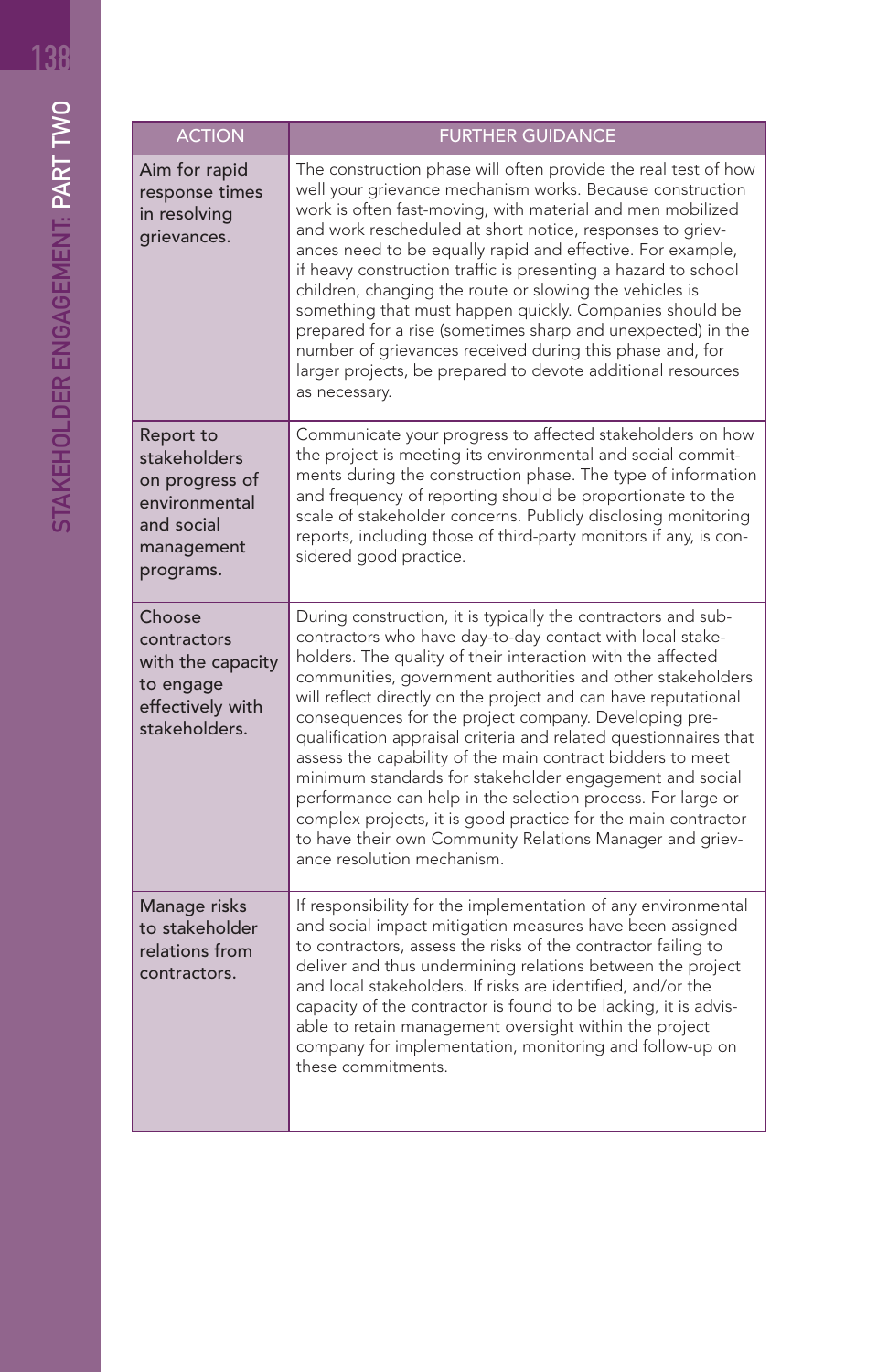139

## BAKU-TBLISI-CEYHAN PIPELINE: GRIEVANCE MECHANISM

An effective and well-functioning grievance mechanism is an essential part of managing community relations. For the BTC pipeline project, the company developed a separate grievance process for each of the three countries affected (Azerbaijan, Georgia, and Turkey) to manage complaints arising from the project. The objectives of the process were to: (i) provide affected people with straightforward and accessible avenues for making a complaint or resolving any dispute that might arise during the course of the project; (ii) ensure that appropriate and mutually acceptable corrective actions were identified and implemented; and (iii) verify that complainants were satisfied with outcomes of corrective actions. In addition, a parallel grievance process was developed by the BTC construction contractors.

Some key elements of BTC's grievance mechanism included:

- Community Liaison Officers (CLOs) based in the field and responsible for receiving complaints and coordinating responses
- A "complaints log" recording individual complaints, corrective actions taken and responses to complainants
- A two-week response time to all complaints (even if just a summary of proposed actions that will be taken to resolve the complaint)
- All complaints responded to in writing (or verbally where circumstances warrant)
- Recourse to pre-judicial and judicial process under host country law in cases where satisfactory response to the complaint cannot be negotiated
- Weekly and monthly reports prepared by the lead CLO detailing the number and status of complaints and any outstanding issues sent to the BTC Community Relations Manager in each country

During the construction program BTC had to continually augment their CLO resources in some locations to manage their response to the number of complaints received by project-affected communities in a timely manner. A general lesson learned is that despite extensive community consultation carried out, significant complaints may still arise. Project companies and contractors need to be prepared for this possibility and be able to source additional skilled resources if needed.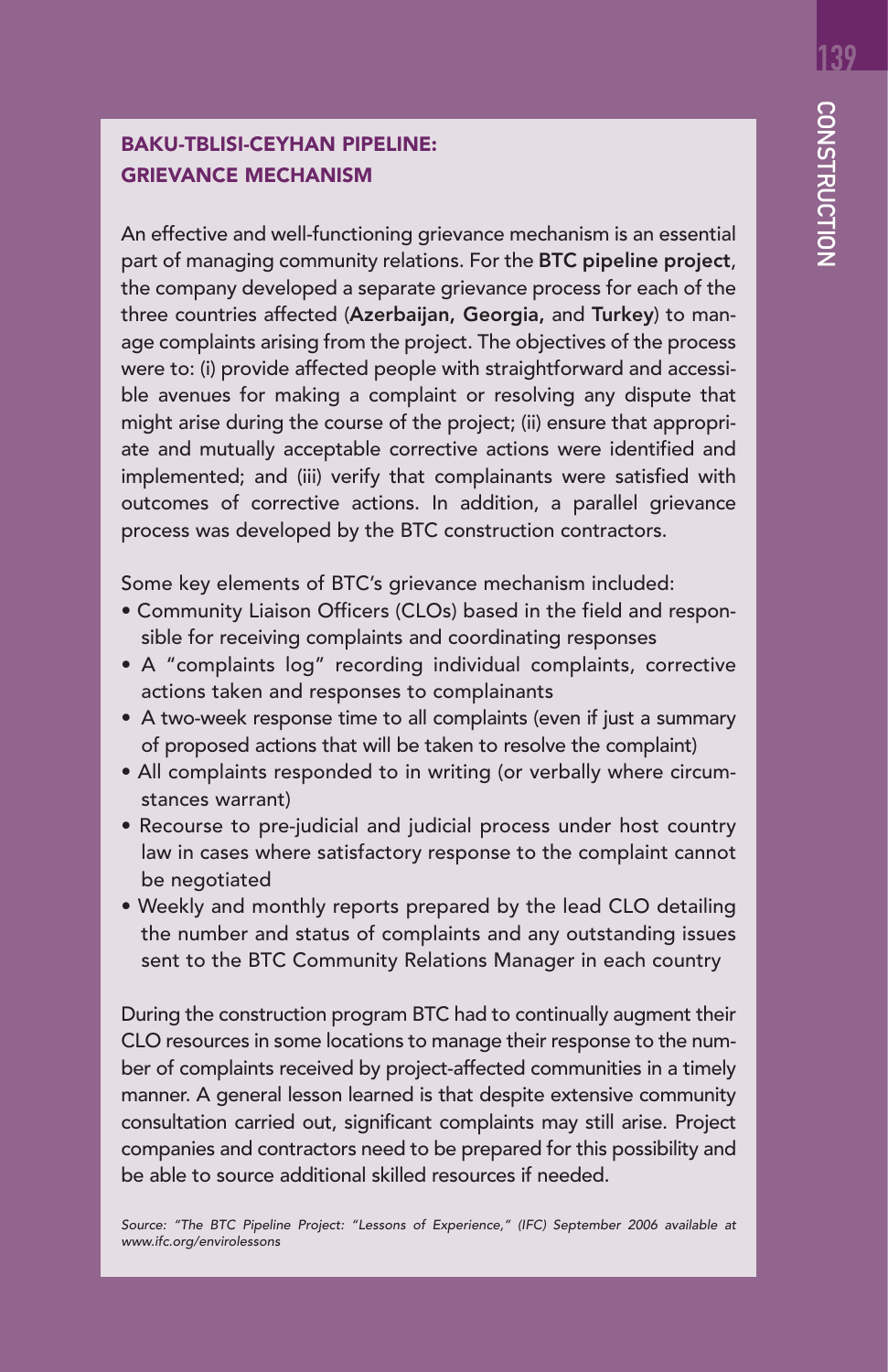#### BOX 13: PRE-QUALIFICATION APPRAISAL CRITERIA FOR THE MAIN CONSTRUCTION CONTRACTORS

Include in the Bid Data Sheet a request for:

- evidence of management systems certifications and other social and labor standards compliance (e.g. ISO, SA, etc.)
- social and community engagement policy
- numbers of suitably qualified managers and staff in the following areas: local procurement management, community liaison, competency training/apprenticeships, and local business support
- employee training and community relations record
- on large projects, a Community Relations Manager

Include a questionnaire in the bid package designed to capture the capacity of the contractor to manage stakeholder engagement during the construction work, including for example:

- how they would go about implementing the types of environmental and social impact mitigation measures that will become conditions of the contract (concentrating on the high-risk impacts)
- practices for managing engagement with affected communities
- practices for recruitment (including rotation cycles), worker camp management, local procurement, and human resource development and training
- specific experience in enhancing the employment and local procurement opportunities for communities adversely affected by construction activities (experience should relate to communities with similar skill levels and livelihood vulnerability to those in the project area)
- extent of past efforts by the contractor to develop the capacity of regional sub-contractors and local level suppliers

Source: Shell international, "Social Performance during Construction, Management Social Performance" Guidance Note.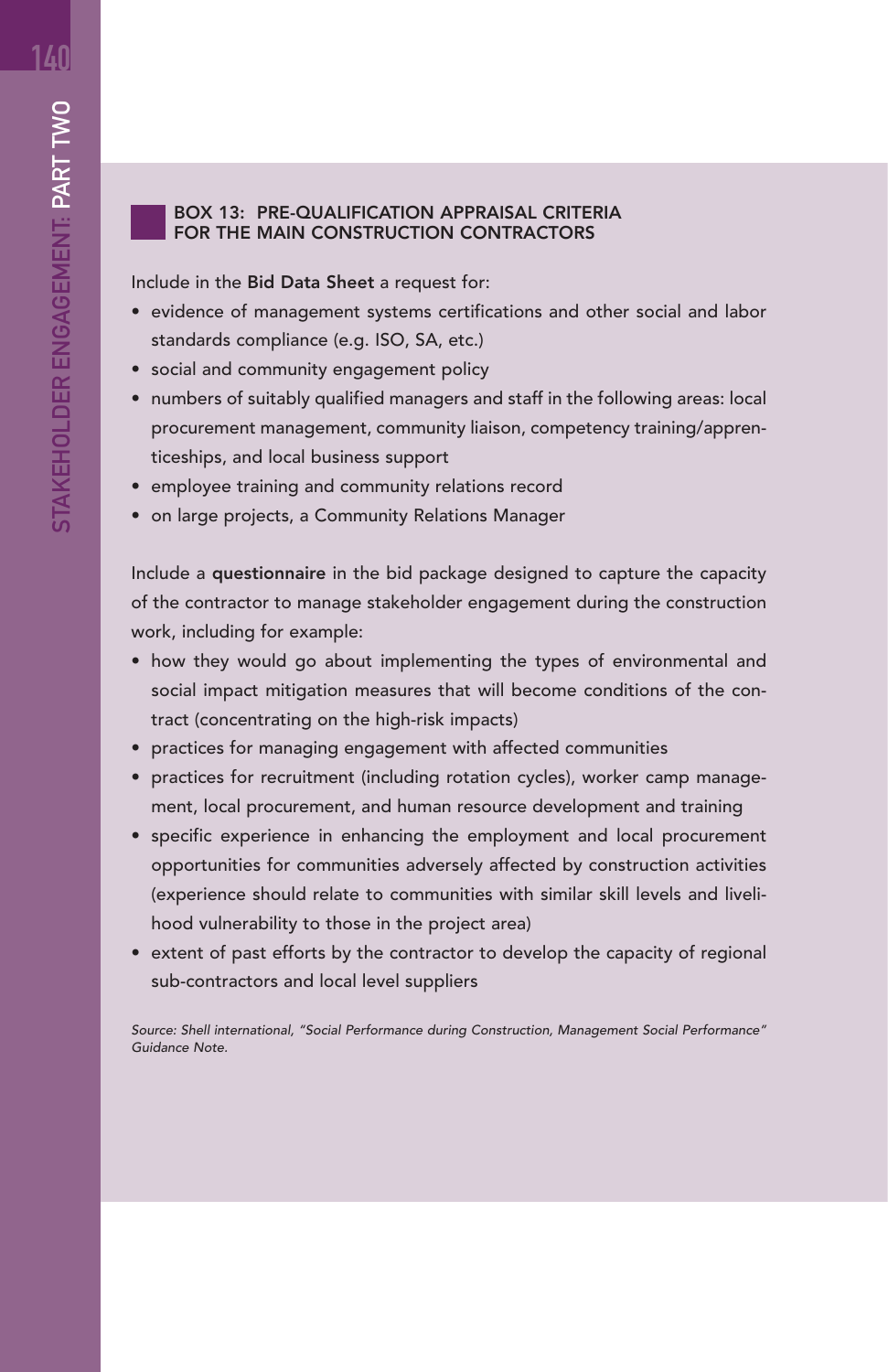#### TABLE 2: COMMON CONCERNS OF STAKEHOLDERS DURING CONSTRUCTION

| <b>ISSUE</b>               | <b>TYPICAL CONCERNS</b>                                                                                                                                                                                                                                                                                                                                                                                                                                                                                                     |
|----------------------------|-----------------------------------------------------------------------------------------------------------------------------------------------------------------------------------------------------------------------------------------------------------------------------------------------------------------------------------------------------------------------------------------------------------------------------------------------------------------------------------------------------------------------------|
| Land<br>acquisition        | · Involuntary resettlement (physical and/or economic<br>displacement)<br>• Loss of assets and livelihood impacts<br>• Compensation issues                                                                                                                                                                                                                                                                                                                                                                                   |
| Livelihood<br>resources    | · Loss or degradation of, or impeded access to, important renew-<br>able natural resources such as agricultural land, wildlife, habitats,<br>timber and non-timber forest products, fish stocks, etc.                                                                                                                                                                                                                                                                                                                       |
| Indigenous<br>peoples      | • Undermining of cultural values and indigenous rights<br>· Damage to or loss of access to sites of cultural value                                                                                                                                                                                                                                                                                                                                                                                                          |
| Biodiversity               | • Loss of habitats with high biodiversity value<br>· Disturbance of wildlife from noise, vibration, lighting, traffic etc.,<br>especially during breeding and migrating seasons                                                                                                                                                                                                                                                                                                                                             |
| Water<br>resources         | · Degradation of surface waters and ground water from<br>dredging for aggregates, soil erosion from disturbed areas,<br>discharge of drilling slurries, produced water, etc.<br>· Unsustainable water abstraction rates, e.g. in equipment<br>servicing, or in discharging sanitary and domestic wastes                                                                                                                                                                                                                     |
| Infrastructure<br>capacity | Infrastructure requirements of construction activities or migrant<br>workers may deplete the capacity of local district or community<br>infrastructure, to the detriment of local users, for example:<br>· Deterioration in quality or usability of roads and navigable<br>waterways from overuse<br>· Reduced capacity of utilities due to high demand for transporta-<br>tion, telecommunications, power, water, and waste treatment and<br>disposal<br>• A "drain" on local health care facilities and rising user costs |
| Waste                      | • Human health impacts from waste transportation accidents, such<br>as oil or chemical spills<br>· Ineffective treatment or disposal of hazardous and non-hazardous<br>wastes                                                                                                                                                                                                                                                                                                                                               |
| Disturbance<br>impacts     | · Disturbance and adverse human health effects from noise, dust,<br>air emissions, traffic accidents, pollution, excessive lighting, etc.                                                                                                                                                                                                                                                                                                                                                                                   |